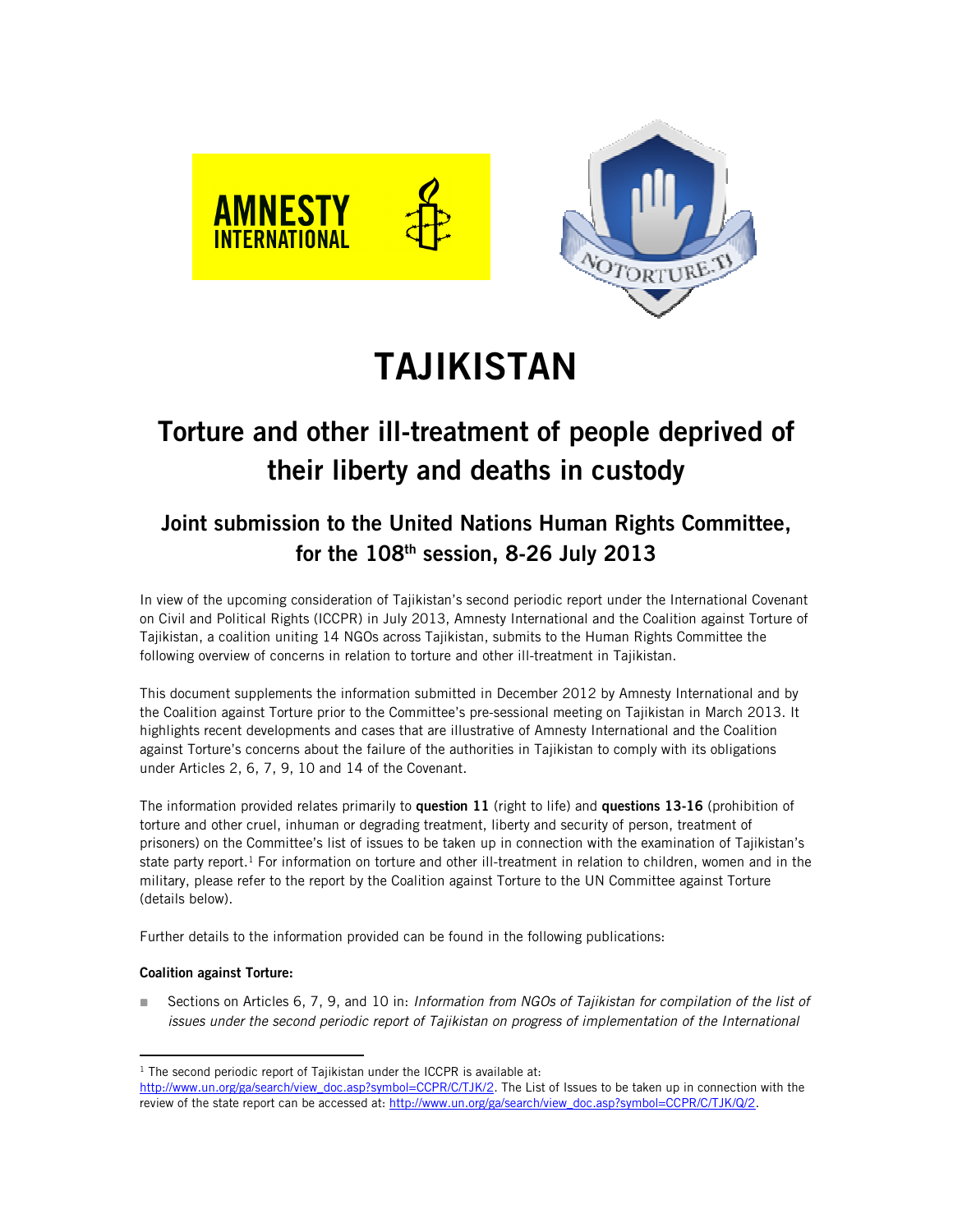*Covenant on Civil and Political Rights (CCPR/C/TJK/2)*, available at: http://www2.ohchr.org/english/bodies/hrc/docs/ngos/BHRRL\_Tajikistan107.doc.

 *NGO report on Tajikistan's implementation of the Convention against Torture and other Cruel, Inhuman or degrading treatment or punishment*. CAT/C/TJK/2, available at: http://www2.ohchr.org/english/bodies/cat/docs/ngos/CATI\_Tajikistan\_CAT49.pdf.

#### **Amnesty International:**

- **Amnesty International summary of concerns submitted to the Human Rights Committee prior to the** *adoption of the list of issues* (Index: TIGO IOR 40/2012.192), 19 December 2012, available at: http://www2.ohchr.org/english/bodies/hrc/docs/ngos/AI\_Tajikistan107.doc.
- *Tajikistan: Briefing to the United Nations (UN) Committee Against Torture 49th Session November 2012* (Index: TIGO IOR 40/2012.156), 12 October 2012; available at: http://www2.ohchr.org/english/bodies/cat/docs/ngos/AIBriefing\_Takikistan\_CAT49.pdf.
- *Shattered Lives: Torture and other ill-treatment in Tajikistan* (Index EUR 60/004/2012), July 2012, http://www.amnesty.org/en/library/info/EUR60/004/2012/en.

## **RIGHT TO LIFE (ARTICLE 6)**

## **Question 11 on the list of issues**

#### *Ongoing concerns at the number of deaths in custody:*

Amnesty International and the Coalition against Torture are concerned about frequent reports of deaths in custody. The prison authorities often claim that these are suicide cases, while the families allege that their relatives were tortured or otherwise ill-treated by prison officials. The number of reports of deaths in custody has increased since June 2012.

One such case was the death in custody of Hamza Ikhromzoda, which generated a public outcry in the Tajikistani media.

In September 2012, 27-year-old **Hamza Ikromzoda** died in the isolation wing (SHIZO) of prison (corrective colony No. 3/1 in Dushanbe), allegedly after torture. In October, a forensic examination concluded that he had committed suicide, and also various government committees concluded that no ill-treatment had taken place. Former cellmates who alleged that they had witnessed his death were reportedly subjected to torture and other ill-treatment in prison in Dushanbe. Of the at least 50 prisoners who were transferred to high security prison colony No. 3/3 in Khujand from Dushanbe on 6 November 2012, several claimed to the media that their transfer was to punish them for their statements about the death of Hamza Ikhromzoda. Other witnesses subsequently withdrew their statements after saying they had been harassed and threatened. Families of the transferred detainees have told the press that their relatives reported having been ill-treated in Khujand prison following their transfer; and their lawyers have also had difficulty in seeing their clients at the new location.

In May 2013, a prison official was found guilty of negligence in relation to the death of Hamza Ikhromzod and sentenced to 5 and a half years in prison. Three other officials alleged to have been involved in the torture of Hamza Ikhromzoda have not yet been tried including the head of the corrective colony number 3/1 (3/1 YA/C). All three remain in office while investigations against them are pending.<sup>2</sup>

<sup>&</sup>lt;sup>2</sup> For further information on the case of Hamza Ikromzoda please see Coalition against Torture in: NGO report on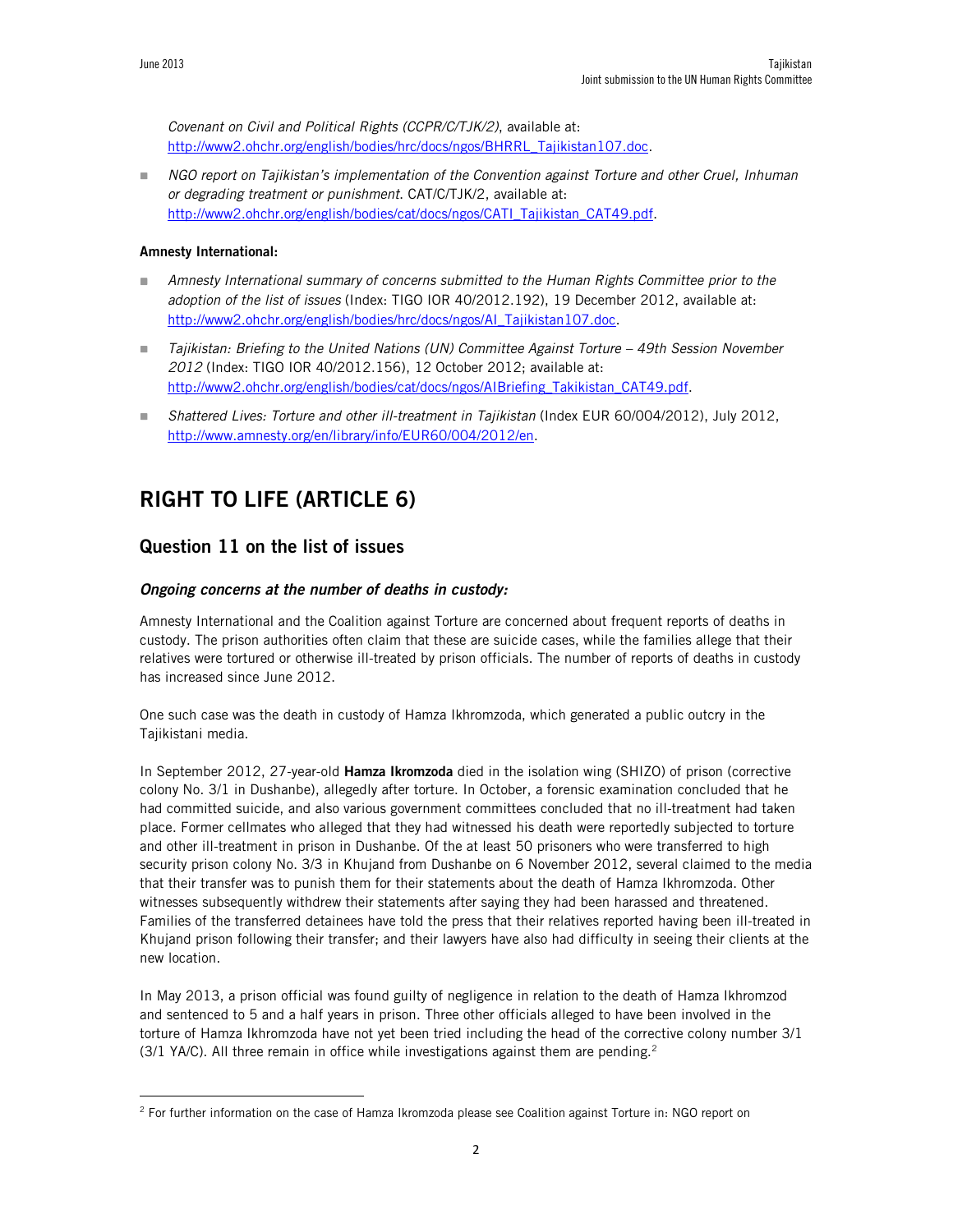Other reports, relating to the "Kirpichnayazona" detention facility in Vakhdat (prison facility 3/6), also claim that a series of reported suicides are linked to abuses by officials of the prison administration towards detainees: such cases include the deaths of **Adzhik Kayumov** on 26 June 2012; **Nimon Sattorkulov** on 12 June 2012; and **Alisher Kosimov** on 22 June 2012. On 30 December 2012, **Faizullo Mansurov** also reportedly hanged himself in this same detention facility.

In October 2012 the Vakhdat court ruled that the director and head doctor of prison number 3/6 were not responsible for the death of Adzhik Kayumov, but found the director guilty of "negligence" (Article 322 of the Criminal Code) and the head doctor guilty of not providing medical assistance in time.

On 2 February 2013, 21-year-old **Makhmadsharif Nasriddinov** reportedly committed suicide in corrective colony number 1 in Dushanbe. According to reports from his relatives to the press and to the NGO Human Rights Centre, his former cell mates reported that he had been beaten so badly by prison officials after he was found in possession of a telephone that he had hung himself at 2am. Prison officials, however, allege that he was mentally ill, implying that it was this that led him to commit suicide. His relatives dispute this. Makhmadsharif Nasriddinov was serving a three-year sentence for theft and was due to be released in 2014.

Relatives of detainees claim that the increasing number of reported suicides in prisons could be related to the use of torture and other ill-treatment as well as poor conditions and frequent abuses in detention facilities (see section on torture and other ill-treatment below). Since June 2012, the number of reports of torture and other ill-treatment of prisoners serving prison sentences has increased, and relatives of these prisoners have published several open letters with such allegations in relation to information received from their family members in detention.<sup>3</sup>

#### *Update on compensation rulings in relation to deaths in custody:*

The first compensation claims in relation to deaths in custody have recently been processed in Tajikistan in relation to two men:

In March 2013, Sino district court in Dushanbe ruled that the Ministry of the Interior (MIA) should pay 46,500 somonis (10,000 US Dollars) compensation to the widow of **Safarali Sangov** after he died in custody in March 2011. In May 2013, this decision was upheld by the Judicial collegiate on civil cases of Dushanbe city court.<sup>4</sup>

Also in March 2013, the widow of **Ismoil Bachadjonov** received 30,000 somonis (over 6,000 US Dollars) in an out of court settlement after the Ismoil Somoni court in Dushanbe ruled to award her material and moral damages after her husband died in custody in 2009 in an Izolator Vremmenogo Soderzhaniye (IVS temporary detention facility) during a prison transfer.<sup>5</sup>

There have been no other cases of compensation awarded in relation to deaths in custody.

Tajikistan's implementation of the Convention against Torture and Other Cruel, Inhuman or Degrading Treatment or Punishment. CAT/C/TJK/2), pp 49-50. For information related to the cases of **Safarali Sangov** and **Bahromiddin Shodiev** specifically referred to in the List of Issues, as well as other cases of deaths allegedly resulting from torture such as the one of **Ismonboy Boboev**, see also the section on torture and other ill-treatment below.

<sup>3</sup> More information can be found on the website of the Coalition against Torture: http://www.notorture.tj.

4 For further details on the case of Safarali Sangov see Amnesty International, *Shattered Lives: Torture and other illtreatment in Tajikistan*, p 48; and *NGO report on Tajikistan's implementation of the Convention against Torture and other Cruel, Inhuman or degrading treatment or punishment*. CAT/C/TJK/2, p. 43. See also the next section on Question 13 below.

5 For further details on the case of Ismoil Bachadjonov see Amnesty International, *Shattered Lives: Torture and other illtreatment in Tajikistan*, p 49. See also the next section on Question 13 below.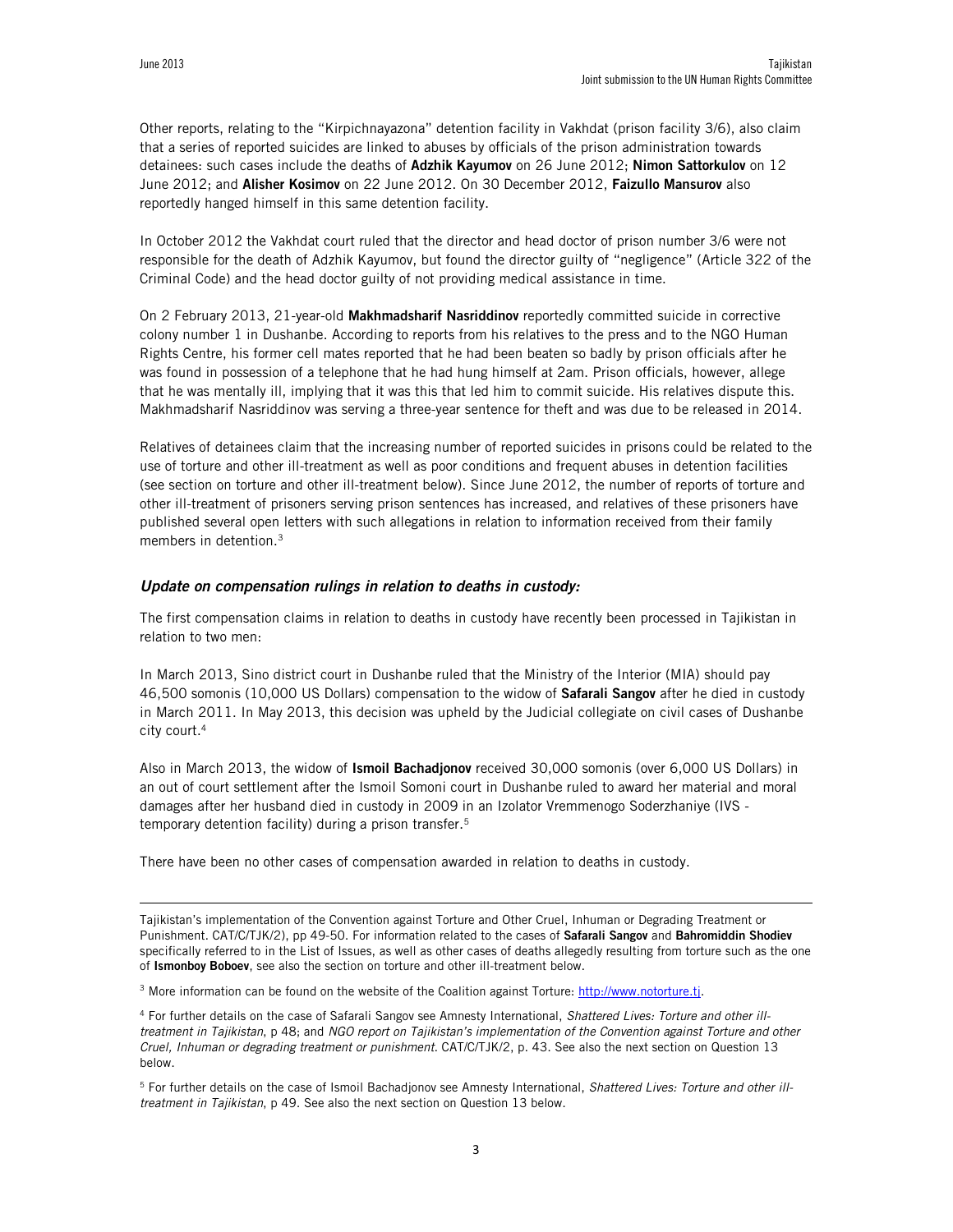# **PROHIBITION OF TORTURE AND OTHER CRUEL, INHUMAN OR DEGRADING TREATMENT; LIBERTY AND SECURITY OF THE PERSON; TREATMENT OF PRISONERS (ARTICLES 7, 9, 10 AND 24)**

Over the last two years, the state party has adopted a series of measures aimed at eliminating torture and other ill-treatment. These include amending the Criminal Code to make torture a criminal offence; developing guidelines for judges in cases of alleged or suspected torture or other ill-treatment; adopting recommendations for procurators on investigating incidents of torture; and, in March 2013, adopting a 2013- 2015 National Implementation Plan concerning the 106 recommendations Tajikistan accepted during the UN Human Right Council's Universal Periodic Review (UPR). These include recommendations for the ratification of the second Optional Protocol to the ICCPR; improved protection of detainees' rights; strengthening measures to prevent and protect against torture and other ill-treatment and to ensure independent and effective investigations into all allegations of torture and other ill-treatment and into deaths in custody.<sup>6</sup> In addition, the Ministry of Health has recently approved the creation of a working group to incorporate the Istanbul Protocol<sup>7</sup> standards in local legislation governing standards for medical workers.

Whilst noting these positive commitments, Amnesty International and the Coalition against Torture continue to receive reports of torture and other ill-treatment in all types of detention facilities, particularly in pre-trial detention, indicating that this problem remains persistent in Tajikistan. NGOs and lawyers in Tajikistan registered over 96 complaints about torture and other ill-treatment between 2010 and 2012. Over the last year, however, there have been increasing numbers of complaints publicized in the Tajikistani media about torture and other ill-treatment from detainees serving prison sentences.

## **Question 13 on the list of issues**

l

#### *Lack of official statistics concerning torture and other ill-treatment:*

In Tajikistan official statistics on complaints of torture and other ill-treatment are not compiled centrally. Since each government body compiles its own statistics, and these sometimes contradict each other, it is difficult to obtain accurate information on this point. The General Prosecutor's office is reportedly developing plans to centrally record statistics on complaints of torture and ill-treatment, although official statistics based on complaints are unlikely to accurately reflect the full extent of the problem.

The Human Rights Ombudsman reported that in 2012 he received 11 complaints about torture and other illtreatment, and five in 2011. While the Ombudsman's office refers to statistics from the General Prosecutor's office stating that there were 22 complaints of torture and other ill-treatment in pre-trial detention registered in 2012, the General Prosecutor informed the press that for this period there were only 13 such complaints. According to statistics from the Ministry of Internal Affairs (MIA), 61 complaints were registered in relation to torture and other ill-treatment in 2012.

<sup>&</sup>lt;sup>6</sup> See Report of the Working Group on the Universal Periodic Review – Tajikistan, UN Doc. A /HRC/19/3, 12 December 2011, http://www.un.org/ga/search/view\_doc.asp?symbol=A%20/HRC/19/3; and Addendum – Views on conclusions and/or recommendations, voluntary commitments and replies presented by the State under review, UN Doc. A/HRC/19/3/Add.1, 27 February 2012, http://www.un.org/ga/search/view\_doc.asp?symbol=A%20/HRC/19/3/Add.1.

<sup>7</sup> Manual on the Effective Investigation and Documentation of Torture and Other Cruel, Inhuman or Degrading Treatment or Punishment ("Istanbul Protocol").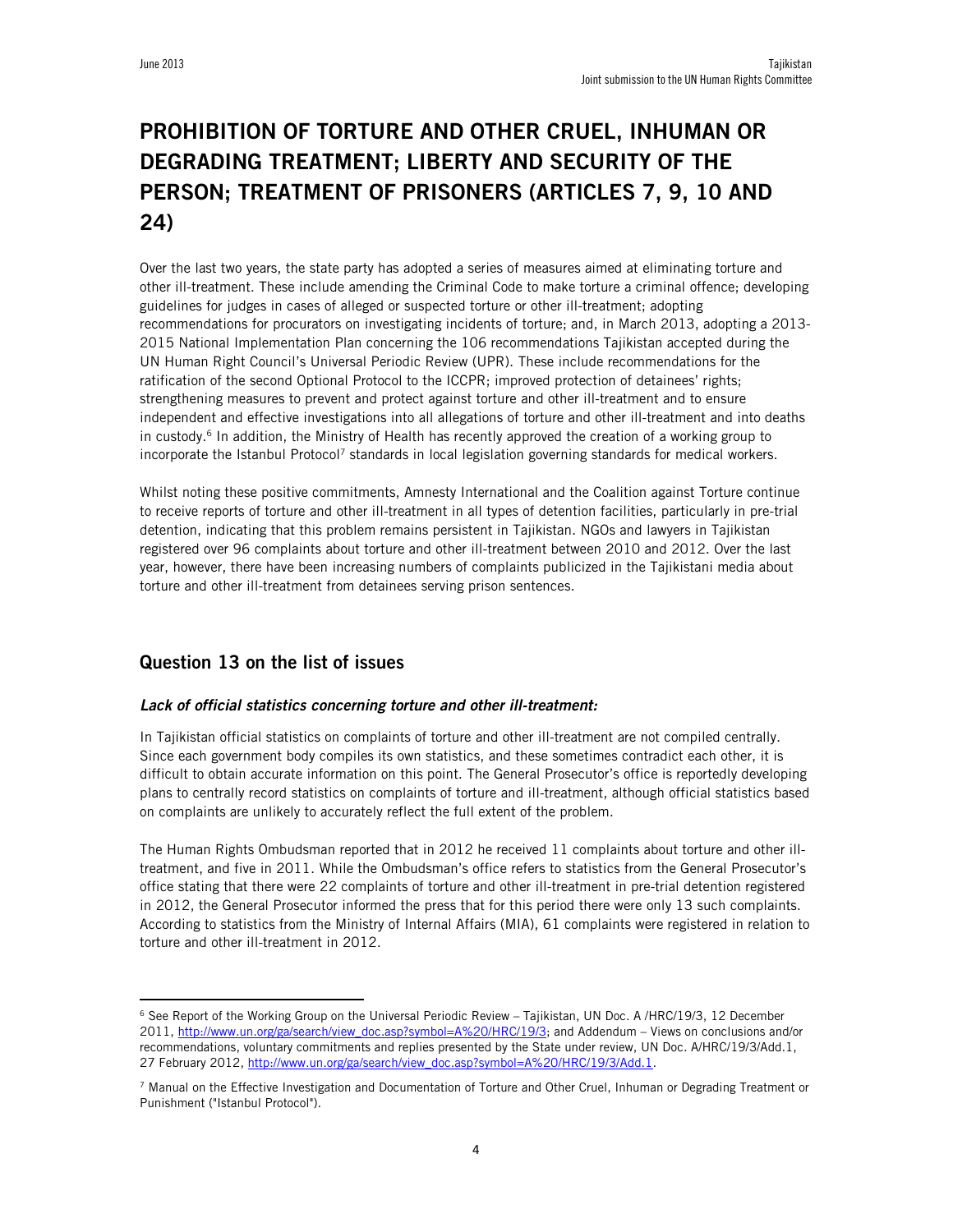Despite assertions by the state party that the complaints about human rights violations by security officials significantly decreased in the period from 2007 to 2010, Amnesty International and the Coalition against Torture continue to receive reports from people who say they or their relatives have been tortured and illtreated.

After his visit to Tajikistan in May 2012 the UN Special Rapporteur on torture reported that "pressure on detainees, mostly as a means to extract confessions is practised in Tajikistan in various forms, including threats, beatings, (with fists and kicking but also with hard objects) and sometimes by applying electric shocks". While he was unable to say whether the practice was less prevalent or systematic in recent times he stated that he was "persuaded that it happens often enough and in a wide variety of settings that it will take a very concerted effort to abolish it or to reduce it sharply".<sup>8</sup>

It is also important to note that many cases of torture and other ill-treatment go unreported as victims are often afraid to report it. Those who do lodge complaints with the prosecutor's office frequently report reprisals and harassment from law enforcement officials to "persuade" them to withdraw their allegations<sup>9</sup>. This continues to occur despite the 2010 Law "On State Protection of Participants in Criminal Proceedings" and the State Programme for Protection of the Participants of Criminal Proceedings<sup>10</sup> which was approved by government decision No. 604 on 2 November 2012 and should protect complainants $^{11}$ .

For example, according to press reports and information received by the Coalition against Torture, in December 2012, 30 year old **Akmal Muzaffarov** was reportedly stopped by plain clothed police officers in Isfara. When he refused to show his documents, he was beaten and taken to a police station in Isfara where he was subjected to further beatings and forced to drink 200 ml of vodka. The next day his documents were returned to him and he was released, after being warned not to lodge a complaint about his treatment. Akmal Muzaffarov's friends took him to hospital where he was diagnosed with a broken leg and other bodily injuries. Akmal Muzaffarov's family lodged a complaint with Soghd oblast prosecutor's office which opened a criminal investigation under Article 143.1 (torture) of the Criminal Code (CC) into the actions of the Head of the Isfara MIA Investigations Department. Prior to the opening of criminal investigations, the family reported to the press that they had received anonymous phone calls with threats that they should withdraw their complaint. The Head of the Isfara MIA Investigations Department has not been suspended from duty during the police investigation although he is not allowed to travel. The case is currently pending examination by the Isfara court.

## *Prison conditions and frequent abuses in detention; lack of independent and effective monitoring of places of detention:*

Consistent reports also point to poor conditions in detention centres and prisons and frequent abuses against detainees. For example, NGOs and lawyers in the Coalition against Torture have received reports from relatives of detainees that in the corrective colony Ya/C 3/1 food parcels have reportedly been confiscated by prison officials from newly-arrived detainees and that detainees have been subjected to beatings by prison

 $\overline{a}$ 

<sup>&</sup>lt;sup>8</sup> Special Rapporteur on torture and other cruel, inhuman or degrading treatment of punishment, Juan E. Méndez, End-ofmission Statement/Preliminary findings on his country visit to the Republic of Tajikistan 10-18 May 2012, http://www.ohchr.org/EN/NewsEvents/Pages/DisplayNews.aspx?NewsID=12166&LangID=E. The Special Rapporteur's full report on his visit to Tajikistan (UN Doc. A/HRC/22/53/Add.1, 23 January 2013) can be accessed at: http://www.ohchr.org/Documents/HRBodies/HRCouncil/RegularSession/Session22/A-HRC-22-53-Add1\_en.pdf.

<sup>9</sup> Interviews with families of victims of torture and victims of torture, Amnesty International May 2013; Information from lawyers and representatives of NGO members of the Coalition against Torture resulting from ongoing consultations with victims of torture.

<sup>10</sup> («О государственной защите участников уголовного судопроизводства») "On State Protection of Participants in Criminal Proceedings"

 $11$  The programme is funded from the state budget.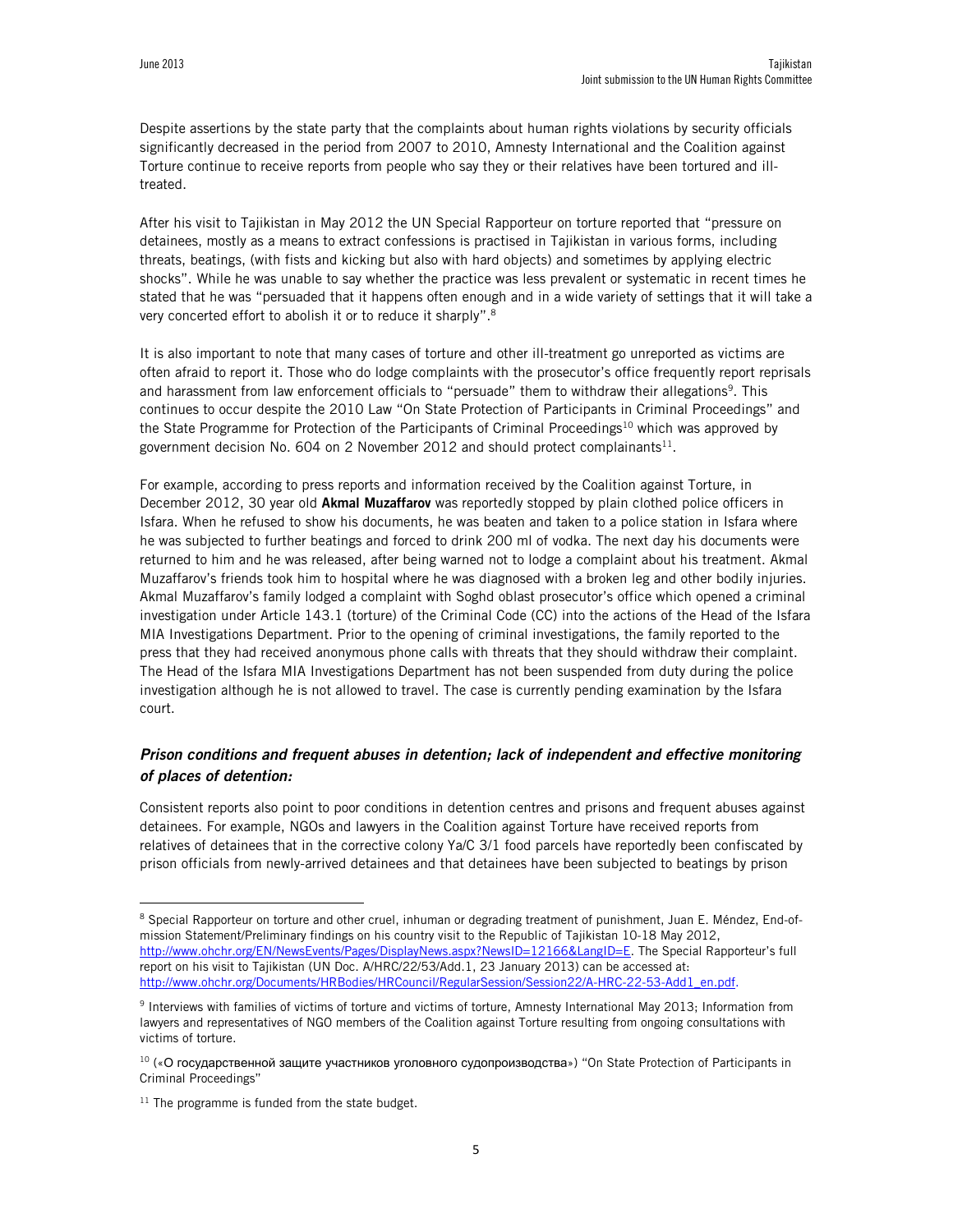officials, in particular during the first two weeks after their arrival. Reports have also been received by NGOs and lawyers in Tajikistan as well as by Amnesty International from numerous sources that officials take bribes for allocating places in a better work "team" and for allowing detainees to make telephone calls and that detainees had to make financial contributions for repairs of sanitary facilities and offices in prison buildings. Detainees who refused to make contributions say they were beaten.

Detainees are punished also by being transferred to "spetskritii" (a block in SIZO No.1 in Dushanbe where detainees are sent during transfer from one prison regime to another) and pressured to pay bribes in order to avoid punishment. Former prisoners report that the conditions in SIZO No 1 in Dushanbe are amongst the worst in Tajikistan, and there have been reports of torture and other ill-treatment in this facility. For example on 23 June 2012 **Rakhmatullo Sharipov** was reportedly beaten by three prison officers after they found him in possession of a telephone.

With regard to conditions of detention, and in particular their impact on health, families of detainees and international observers have reported that there are no effective procedures in place to prevent transmission of tuberculosis from prisoners who are infected with it to those who are not.

Defence lawyers often find it difficult to meet with prisoners directly, and human rights defenders and NGOs are not allowed to carry out direct monitoring of prison facilities, so it is difficult to objectively assess and verify the sometimes contradictory information and claims of human rights abuses made by prisoners and their relatives. In view of this, it would be helpful if civil society representatives were able to monitor prison detention facilities.<sup>12</sup>

In 2011 a governmental working group was established to visit pre-trial detention facilities and penitentiary institutions. Civil society was not represented in this working group and the findings of monitoring visits were not published.

In his 2012 report, the Human Rights Ombudsman for Tajikistan stated that representatives of the Ombudsman's office had visited pre-trial detention facilities and prisons such as SIZO YT 9/1, educational facility YC 3/12; corrective facilities YC 3/2, 3/3, 3/4, 3/5 and 3/6 under the responsibility of the Ministry of Justice as well as other places of detention together with the government committee. However, the report does not provide information on the conclusions of these visits apart from referring to the fact that "recommendations were made and sent to government bodies".<sup>13</sup>

On 10 April 2013 the NGO Independent Centre for Human Rights wrote to the Head of the State Department of Corrective Prison Institutions (GUIN) requesting permission to carry out independent monitoring of detention facilities. They received a reply on 22 April from the head of GUIN saying that due to the political events planned for 2013 (i.e the elections) law enforcement officials would not have the capacity to assist with the organization of monitoring visits.

There remains an urgent need to strengthen the Office of the Human Rights Ombudsman to ensure that it can carry out independent monitoring with the power to make unannounced and unrestricted visits to detention centres and prisons and issue reports and make recommendations to the authorities which will be made public. That body should include representatives of civil society and a range of NGOs – not only those which provide humanitarian assistance.

 $12$  There have been few visits to places of detention from journalists and international observers and in some instances there have been reports from detainees that before the visits they were "prepared", i.e. warned by prison officials not to complain about anything. See http://news.tj/ru/news/zaklyuchennye-zhaluyutsya-na-uzhestochenie-rezhima-posle-smertikhikromzoda.

<sup>&</sup>lt;sup>13</sup> See section 2.5, page 38 of the report, available at: http://ombudsman.tj/bitrix/file%20PDF/Doklad-tj-2012.pdf.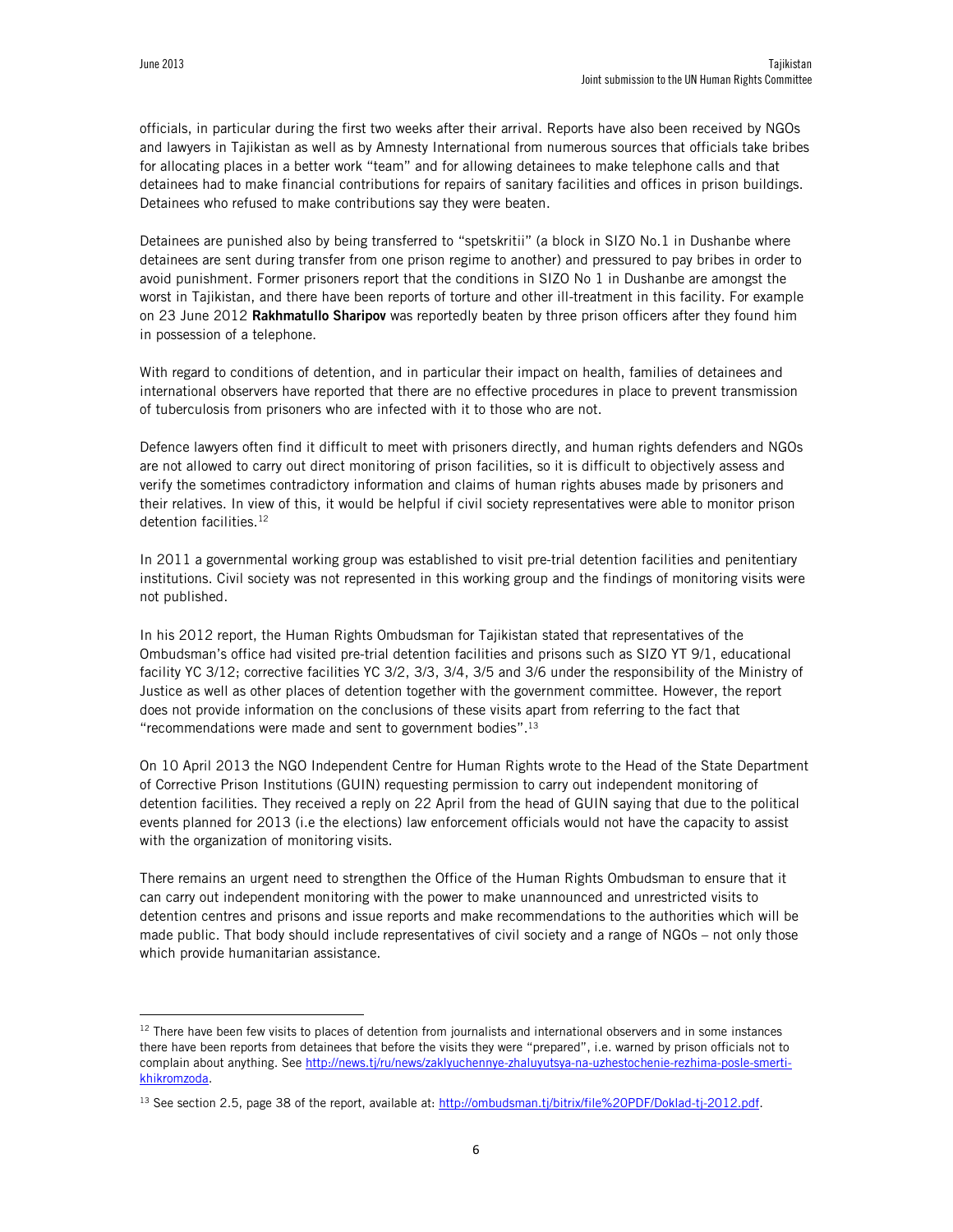## *Ongoing impunity – failure to investigate and bring those responsible for torture and other illtreatment to justice:*

The Tajikistani authorities regularly fail to conduct prompt and impartial investigations into allegations of torture and other ill-treatment. This means that impunity prevails as the prosecution of individuals suspected of torture or other ill-treatment remains the exception rather than the rule. Comparatively few law enforcement officials have been prosecuted and brought to trial for the crimes they are suspected of, and disciplinary proceedings continue to be used to the exclusion of criminal prosecutions.

According to the statistics from the MIA, the 61 complaints that were registered in 2012 in relation to torture and other ill-treatment led to nine criminal cases being opened in relation to nine MIA officials. Two of these criminal cases involved officials being prosecuted under Article 143.1 of the Criminal Code (torture). Disciplinary proceedings were taken in relation to 52 officials.

In response to the Coalition against Torture's request for official statistics on complaints of torture and other  $i$ II-treatment for 2012<sup>14</sup>, the General Prosecutor's office replied that they did not have statistical information relating to investigations of cases of torture, because this was the responsibility of the Ministry of the Interior. At the same time they provided statistical information on cases under articles 314 (Abuse of office), 316 (Exceeding official responsibility) and 354 (Coercion to testify during preliminary investigation by means of threats, blackmail or other unlawful acts) of the Criminal Code, which make it impossible to identify which cases were related to torture or other ill-treatment<sup>15</sup>.

In January 2013, the representative of the Supreme Court, Nusratullo Abdulloev, stated that in 2012 the Supreme Court reviewed 23 prosecutions for torture, however these were reviewed before the Criminal Code was amended to include torture as a separate crime. He stated that two cases were reviewed in 2012 under Article 143.1 on torture in Yavan and Khujand and that the accused had been found guilty and sentenced. In addition, the General Prosecutor's office stated that 17 criminal investigations were undertaken under Criminal Code Articles 314 (Abuse of official authority), 316 (Exceeding official responsibility) and 354 (Coercion to testify during preliminary investigation by means of threats, blackmail or other unlawful acts) in the first half of 2012, in seven cases criminal proceedings were opened, three cases were referred to Court, and in four cases the investigations are ongoing.

As set out in the section on deaths in custody above, in May 2013 an officer of the correctional facility 3/1 Ya/C in Dushanbe was found guilty of abuse of office (Article 316.3) and sentenced to 5 and a half years imprisonment in relation to the death of **Hamza Ikhromzoda** in September 2012. Investigations are ongoing in relation to the actions of three other officials in this case.

Prosecutor's offices are tasked with investigating allegations of torture. But in some cases there is evidence that close personal and structural links between prosecutors and police undermine the impartiality of investigations by prosecutors.

By law (Criminal Procedure Code Article 145.5), prosecutors are required to reply in detail to all complaints lodged within three days. In May 2013, Amnesty International received information from the General Prosecutor's office that an order had been given to all prosecutors' offices that motivated and detailed answers had to be given in answer to all complaints lodged. Guidelines on effective identification, prevention and investigation into torture for investigators and prosecutors have also been developed by the General Prosecutor's office.

<sup>&</sup>lt;sup>14</sup> Other official bodies such as the Ministry of Internal Affairs and the Council of Justice replied to the request for statistics on torture and other ill-treatment that it was necessary to address the request to the Committee for Statistics. But the Committee for Statistics does not hold this kind of information.

<sup>&</sup>lt;sup>15</sup> From the speech by the General Prosecutor of Tajikistan Sherhon Salimzod to the UN Committee against Torture hearing, November 2012.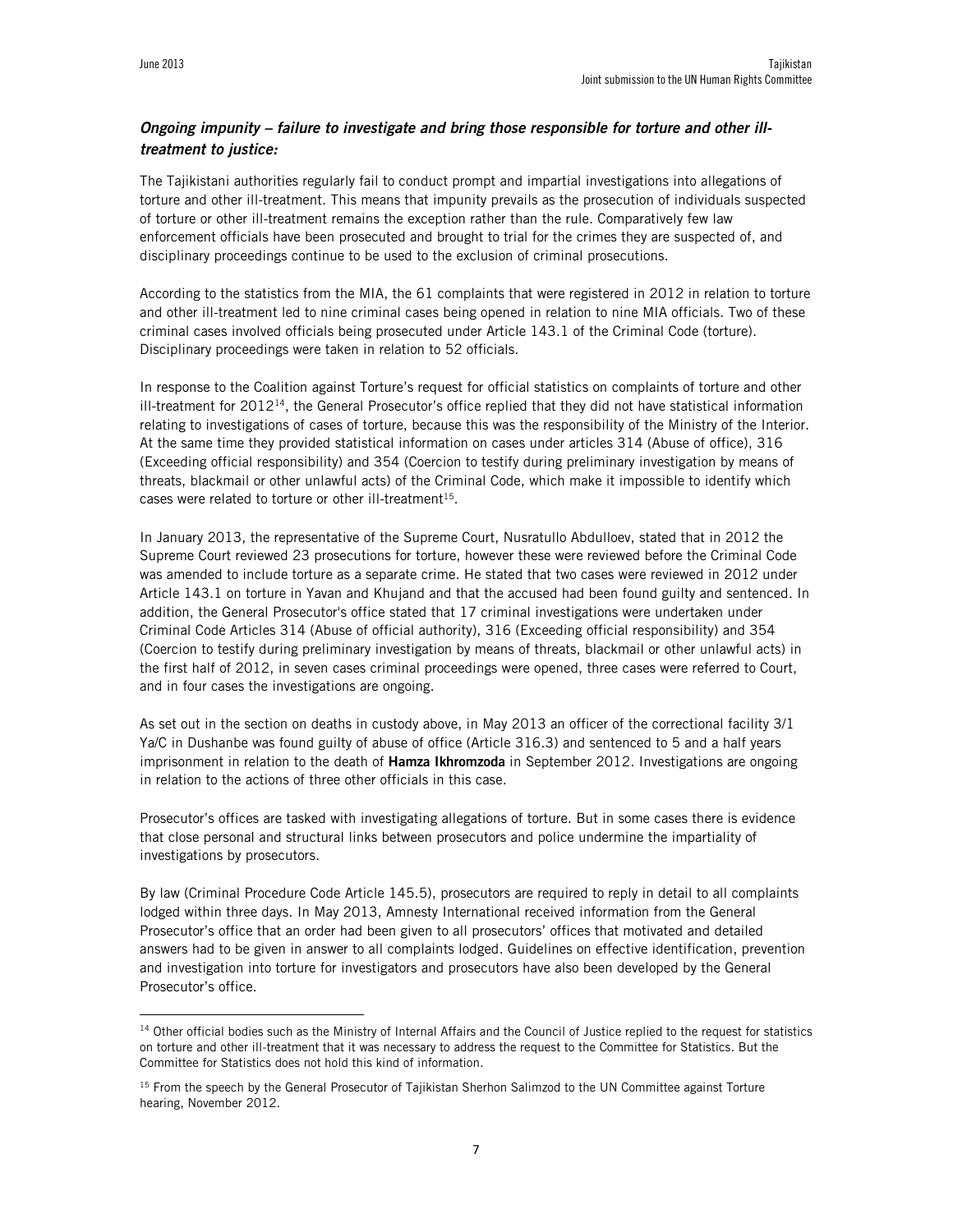While this is a welcome development, there continue to be reports from individual victims of torture or their families of prosecutors' offices failing to act on complaints or not disclosing information about how complaints are examined or the grounds for their decisions that there was no evidence of wrongdoing by officials.

One example is the case of **Dilshod Sharifov**, who was reportedly tortured by officials of the Department of Internal Affairs of Gissar in 2011. Dilshod Sharifov's lawyer challenged before the General Prosecutor's office the decision of the local prosecutor's office to refuse to open criminal proceedings against an officer of the Gissara department of internal affairs. For the third time in this case, the General Prosecutor's office has revoked the refusal by the local prosecutor's office to open criminal proceedings. The office of the Prosecutor of Gissara region informed Dilshod Sharifov that the period for investigations into the alleged torture and illtreatment by officers of Gissar regional Department of Internal Affairs was extended until 22 June 2013. However no criminal proceedings against the officer concerned have as yet been initiated despite the conclusions of the forensic medical examination, photographic evidence and Dilshod Sharifov's statements.

There continue to be delays by prosecutors in ordering medical examinations of those who make allegations of having been subjected to torture and other ill-treatment, with the result that physical traces have sometimes disappeared by the time examinations are carried out. Also, during investigations into allegations of torture and other ill-treatment, victims and their families are sometimes not given regular updates or access to case materials. In May 2012, the Constitutional Court ruled a provision of the Criminal Procedural Code (point 8; part 2 Article 42) constitutional, thereby upholding the General Prosecutor's practice of limiting the access of the victims of human rights violations to evidence against the alleged perpetrators.

Furthermore, Amnesty International and the Coalition against Torture are concerned that in some cases law enforcement officials continue not to be prosecuted for torture but for crimes carrying less severe penalties instead.

For example, on 14 February 2013 the MIA Inspector for Dushanbe was convicted by a court of "negligence" leading to the death of **Bakhromiddin Shodiev** in October 2011, and sentenced to two years imprisonment. This was despite evidence from Bakhromiddin Shodiev's mother that she had seen signs of torture on her son's body when she visited him in hospital shortly before his death, and that he had regained consciousness briefly to tell her that he had been tortured with electric shocks and beaten. In this case the sentence passed on the senior officer was clearly not commensurate with the grave crime of torture. Three other police officers allegedly involved in the torture and ill-treatment of Bakhromiddin Shodiev have not yet been prosecuted.

In other cases, investigations against alleged perpetrators of torture and other ill-treatment are protracted and drawn out, or closed for apparently spurious reasons which seem to be designed to protect the interests of the security officials concerned.

For example, a year after the May 2012 ruling by Tajikistan's Constitutional Court that investigations should be carried out into the circumstances of **Ismonboy Boboev's** death in custody in February 2010, little progress has been made in practice. The investigations into the actions of two officers of the Soghd Regional Department for the Fight against Organised Crime have been closed and re-opened several times, ostensibly due to the poor health of suspects. At a court hearing at Khujand city court in March 2013 the lawyer for Ismonboy Boboev's family argued that medical records showed that one of the suspects had had flu, but that this was not sufficient grounds to indefinitely terminate the criminal investigation. The court overturned the decision by Soghd regional prosecutor's office and ordered the investigation to be re-opened. Representatives of Soghd regional prosecutor's office submitted individual appeals to Soghd regional court Judicial Collegiate on Criminal Cases, which refused the appeals on 5 June 2013.

In another case, in September 2012, a police inspector, the head of the Yavan department of Internal Affairs, was found guilty of torture in the case of a **17-year-old boy** in Khatlon region and sentenced to seven years in prison. This was the first time a police officer was found guilty and sentenced for torture in Tajikistan.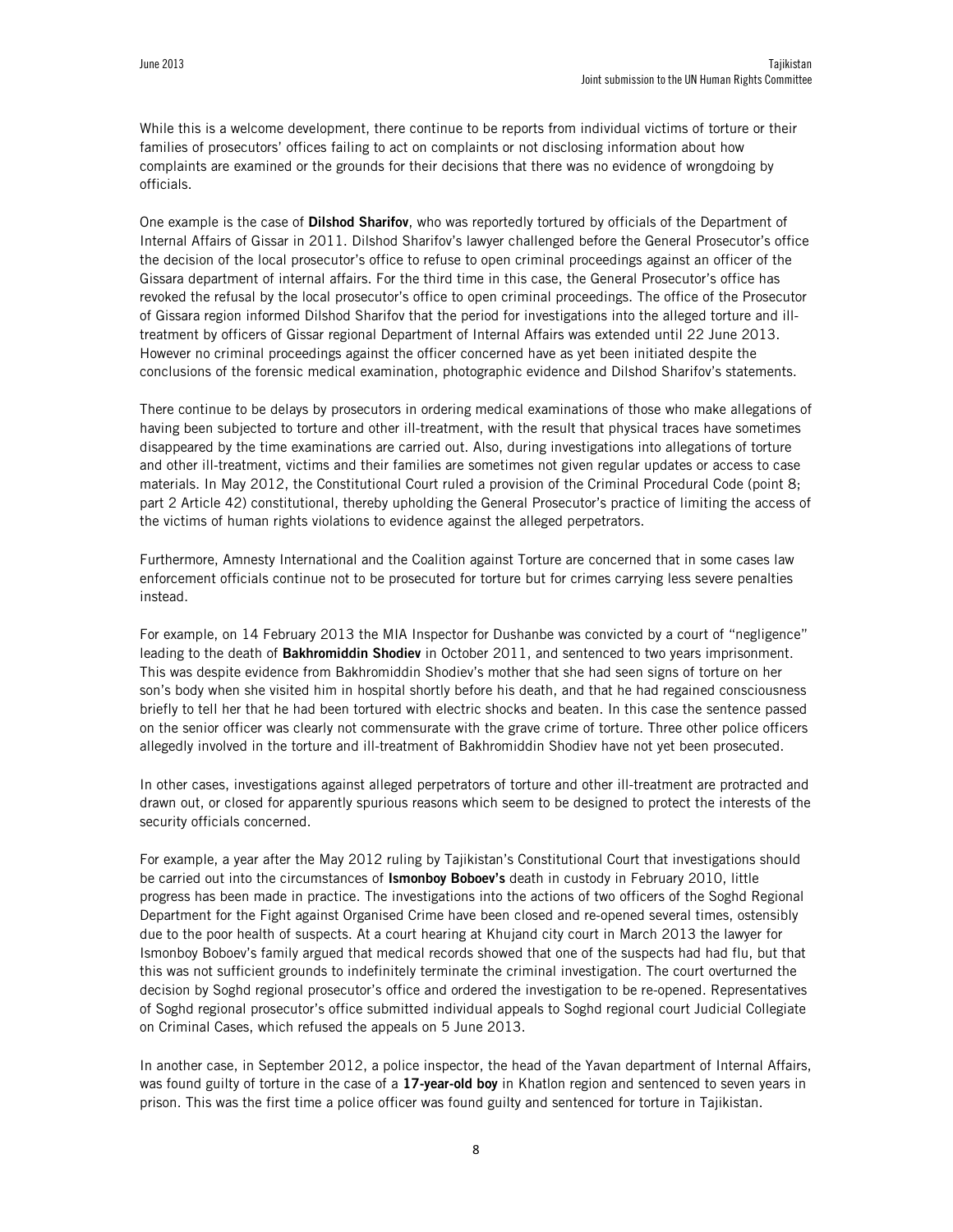However, in March 2013 the collegiate of Khatlon regional court returned the case to the General Prosecutor's office for further investigation, allegedly due to the participation of another law enforcement officer in the torture and other ill-treatment who could not be identified.

In several cases, law enforcement officials sentenced for "exceeding official authority" were also released early under the 2011 Law on Amnesties or legal proceedings against police officers have been terminated under this law, which inevitably raises serious concerns about impunity.

On 11 July 2012, a decision was issued on terminating the criminal proceedings against two officers of Sino Department of Internal Affairs, Dushanbe, under the Law on Amnesties (Article 27.1). The two officers were accused of negligence (Article 322 of the Criminal Code) for the death in custody of **Safarali Sangov** on 5 March 2011. There were reports that Safali Sangov had been tortured and ill-treated, although police originally claimed he fell down the stairs in the police station. A complaint against the decision to terminate the criminal proceedings was turned down by the General Prosecutor's office. This decision is currently being appealed to the Ismoil Somoni district court in Dushanbe.

Similarly, on 15 September 2011, one of the officers convicted for negligence causing the death of **Ismoil Bahadjonov** and sentenced to three years imprisonment benefited from the law on Amnesty of 20 August 2011 and was immediately released from the court room. Two of his co-defendants were sentenced to 8 years' imprisonment but had their sentences reduced under amnesty to 6 years. Ismoil Bahadjonov was serving time in a maximum security prison for possession of drugs and died during transfer to a detention facility.<sup>16</sup>

#### *Rehabilitation and compensation measures for victims of torture and other ill-treatment:*

In September 2012, compensation was awarded to the family of the **17-year old boy** who was tortured in police custody in the Khatlon region – the first case of significant compensation being awarded in a case involving torture and other ill-treatment; the family of the victim was awarded material damages to cover the cost of his medical treatment. However, it should be noted that the compensation has not yet been paid despite the written instructions issued by the court.

As noted in the section on "deaths in custody" compensation was also awarded to the families of **Safarali Sangov** (46,500 somoni) and Ismoil Bachadjonov (30,000 somoni, in an out of court settlement).

However, such cases remain exceptions rather than the rule and many victims of torture and other illtreatment continue to fight for recognition of their right to a remedy for violations of their human rights at the hands of law enforcement officials in Tajikistan.

## *Torture and other ill-treatment of persons suspected of belonging to banned Islamic movements and Islamic groups:*

In March 2013, in its national plan for implementing the UPR recommendations, Tajikistan undertook to fight against all forms of discrimination in relation to people belonging to religious minorities.

However, in Tajikistan people accused of involvement in banned Islamic movements and Islamist groups or parties detained by the Interior Ministry and the Committee for National Security (SCNS), are often at particular risk of torture and other ill-treatment: access to their defence lawyers is routinely denied; and lawyers are not allowed adequate access to case materials against their clients.

<sup>&</sup>lt;sup>16</sup> For more information on this case please refer to previous submissions by Amnesty International and the Coalition against Torture.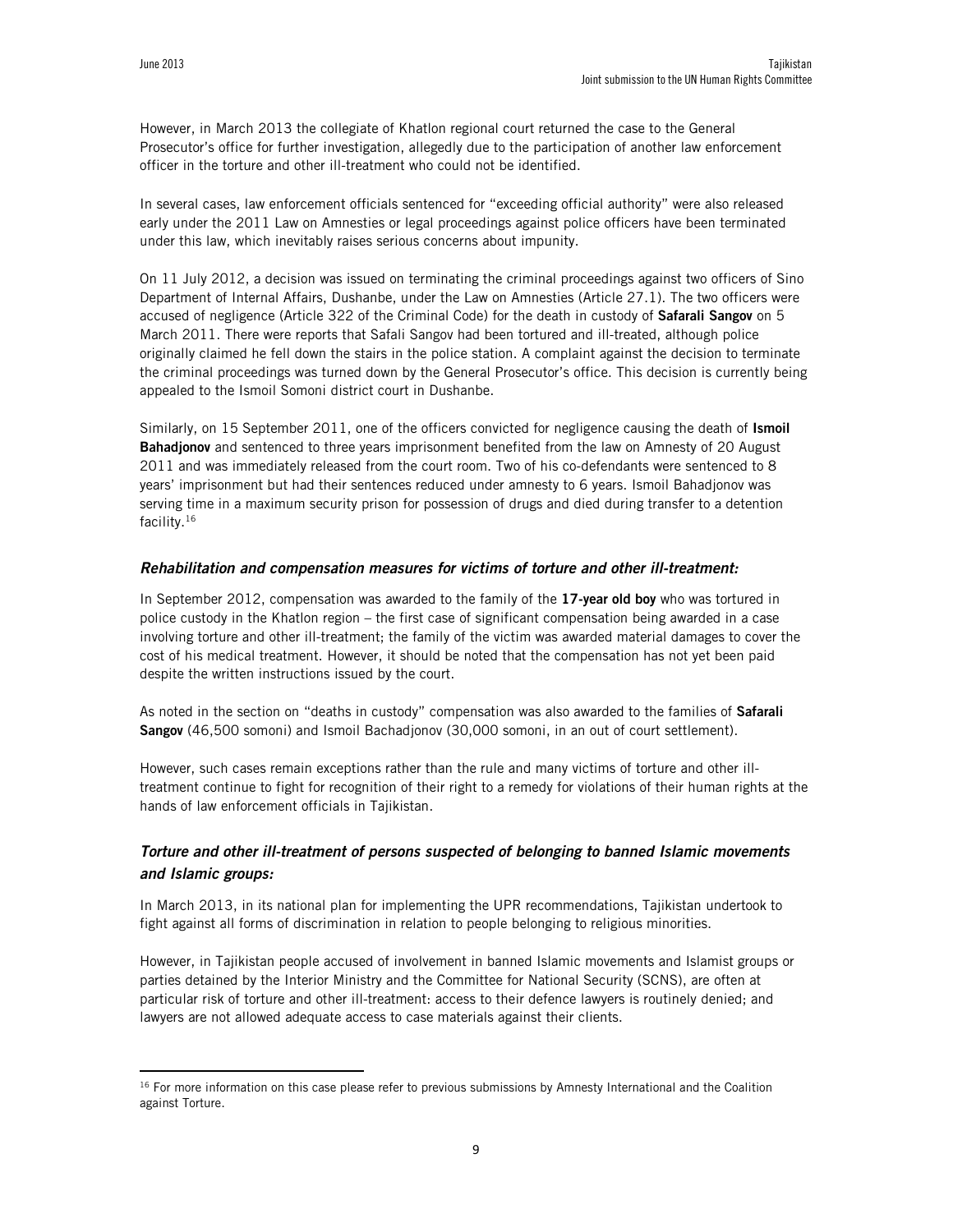In November 2012, the UN Committee against Torture noted "numerous and consistent allegations … of routine use of torture and ill-treatment of suspects, principally to extract confessions … primarily during the first hours of interrogation in police custody as well as in temporary and pre-trial detention facilities run by the State Committee of National Security [SCNS] and the Department for the Fight against Organized Crime."<sup>17</sup>

The case of the so-called **"53 from Istravshan"**: In November 2012, the Supreme Court Collegium of Criminal Cases reviewed the case of **Ilhom Ismonov**<sup>18</sup> and the other defendants in connection with the appeal they lodged against their December 2011 conviction. All of the accused men stated that they had been tortured and ill-treated while awaiting trial. In August 2012, the General Prosecutor's office, at the request of the Supreme Court, reportedly ordered examinations into physical injuries of the defendants to be carried out. However, these were reportedly cursory in nature (the examination and interview of each of the 34 alleged victims of torture took an average of 10 minutes), and carried out in the presence of investigative personnel. Regarding the scarring on Ilhom Ismonov's body, the examination stated that due to time lapsed it was difficult to establish the origins of scarring. A forensic expert admitted that they had not been trained on the standards of the Istanbul Protocol. The General Prosecutor's office subsequently refused to open a criminal investigation into the torture allegations.

In another case, in August and November 2012, **a 12-year-old boy** was reportedly held in incommunicado detention for three and then for two days in the duty office of the Dushanbe department of the SCNS and subjected to torture and other ill-treatment. There were press reports that he had been beaten with the aim of obtaining information about other detainees who were suspected of extremism and membership of the banned organization Hizb ut Tahrir. The boy's lawyer submitted a complaint to the General Prosecutor's office on 20 November 2012, and a medical examination was carried out. According to the lawyer the General Prosecutor's office has not replied to their complaints and no criminal investigations have been undertaken.

## **Question 14 on the list of issues**

l

## *Torture and other ill-treatment in pre-trial detention; in situations of prolonged incommunicado detention; during interrogations carried out without the presence of a lawyer:*

Most instances of torture and other ill-treatment occur before the suspect is registered at a police station. Suspects are often not informed of their rights (to see a lawyer, to notify family or the right to remain silent) until the detention is registered, which should happen within three hours of a person being taken to a police station, but which in practice often happens much later. There are continuing reports of incommunicado detention, for example in duty offices of police stations, for several days before the detention is registered (see case of 12-year-old boy above).

By law<sup>19</sup>, detainees are entitled to a lawyer as soon as they are detained, but in practice lawyers continue to be dependent on police inspectors who can deny them access to their clients for days. NGOs and lawyers in

<sup>19</sup> Criminal Procedural Code of Tajikistan and the Law "On procedures and detention conditions for suspects and defendants".

<sup>17</sup> Committee against Torture*, Concluding observations on the second periodic report of Tajikistan, adopted by the Committee at its forty-nine session (29 October - 23 November 2012),* Advance Unedited Version, para 9, http://www2.ohchr.org/english/bodies/cat/docs/CAT.C.TJK.CO.2.doc.

<sup>&</sup>lt;sup>18</sup> Ilhom Ismonov was convicted for "organization of a criminal group" (Article 187 of the Criminal Code) and sentenced by the Sughd Regional Court on 23 December 2011 to eight years in prison (reduced by one third under an amnesty at the same time). In November 2012, the Supreme Court upheld his conviction but reduced the sentence to six and a half years. Ilhom Ismonov was tried in a case which grouped together 48 other men on similar charges of "extremism" in a trial that fell short of international standards of fairness. He was apprehended on 3 November 2010 in Khujand city, Tajikistan, but his detention was not registered until 7 days later. Ilhom Ismonov alleges he was tortured and forced to sign a confession while being held in incommunicado detention.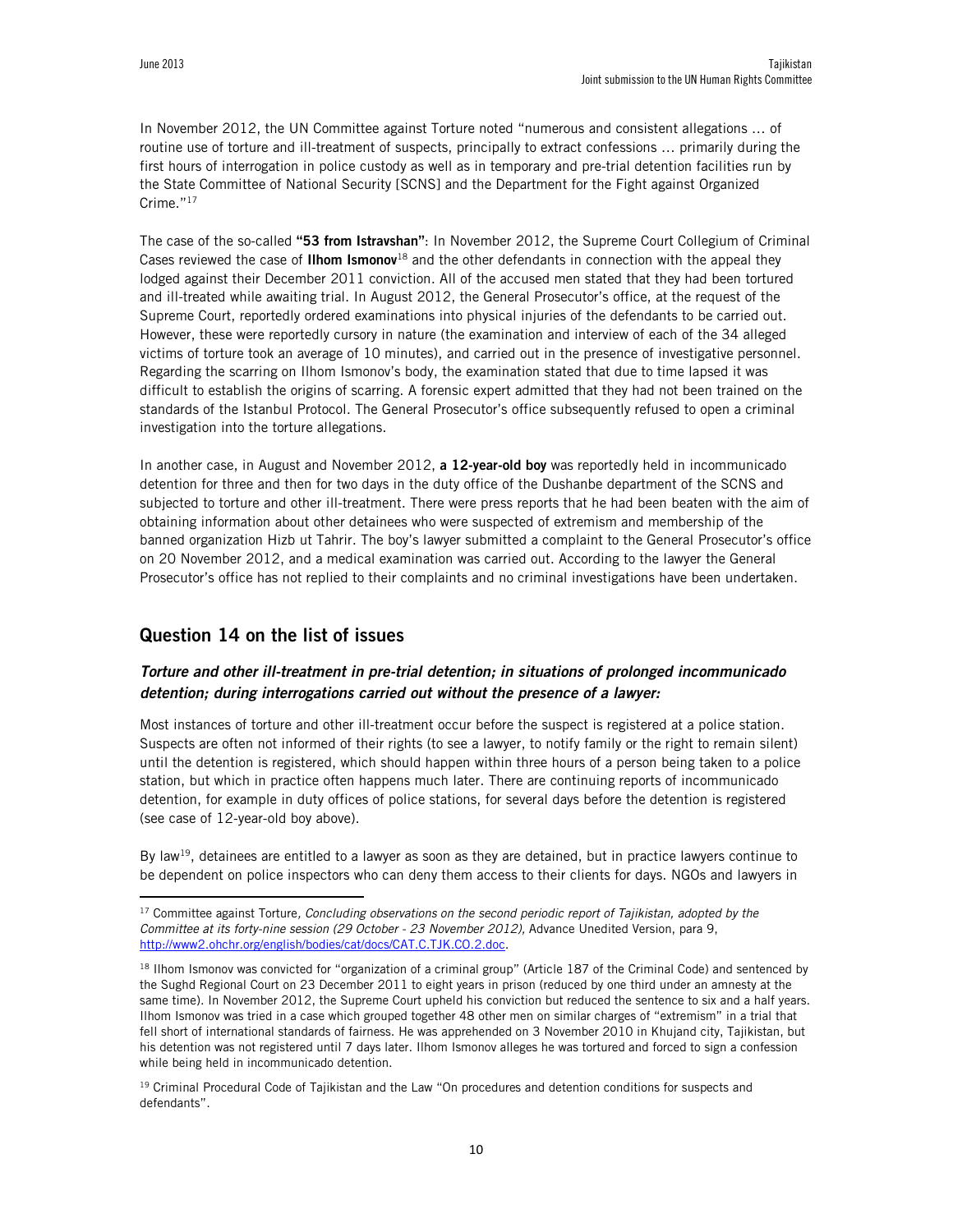Tajikistan report that in the majority of cases suspects reported that they were allowed to see their lawyers only three to five days or even a week after being detained, sometimes first seeing their lawyers at remand hearings. Lawyers continue to report that they are sometimes required to obtain prior permission (in writing) from certain police inspectors in order to see their clients due to MIA internal regulations governing lawyers' access to clients in detention.

Such restrictions on access of lawyers are particularly prevalent in SCNS run detention facilities and in specialized MIA departments and the difficulties in seeing their defence lawyers means that detainees in these places are at particular risk of torture and other ill-treatment, and of being compelled to confess guilt, including falsely, or to make statements against their interest.

For example, on 3 August 2012, lawyers Sergey Romanov and Abdulrahmon Sharipov repeatedly requested to meet with their client, **Ismatullo Dodoev** who was sentenced to life imprisonment and was being held in SIZO No 1 in Dushanbe while he appealed against his sentence. However, prison officers required the lawyers to present a letter from the Supreme Court which was reviewing his appeal. When the letter was presented, the head of the SIZO still refused to allow the lawyers to see their client referring instead to the directive of the Head of the Main Directorate of Criminal Punishment (GUIN) requiring permission to be obtained from the GUIN. On 4 August 2012, the lawyers lodged a complaint about the actions of the Head of SIZO No. 1, but have not yet received an answer.

Also, on 24 July 2012 **Sherik Karamhudoev,** head of the opposition group Islamic Renaissance Party in Khorog (GBAO) disappeared during the unrest in the GBAO region in July 2012<sup>20</sup>. His whereabouts were only made known to his family on 8 August, and he was not allowed to see his defence lawyers for nearly two months. He was reportedly tortured while in SCNS detention in Dushanbe. He was charged with organizing a criminal group and with illegal possession of firearms. However a forensic examination carried out on 4 October, in the presence of officials of the SCNS and the General Prosecutor's office, concluded that Sherik Karamhudoev had not been tortured and that his injuries were sustained as the result of a fall. The trial was held in closed court. Sherik Karamhudoev's defence lawyer was denied a copy of the findings of the forensic examination into Sherik Karamhudoev's allegations that he had been tortured. The conclusions of the forensic examination were that Sherik Karamhudoev had not been tortured and that his injuries were sustained as the result of a fall. On 10 May 2013, Sherik Karamhudoev was convicted and sentenced to 14 years imprisonment.

#### *Excessive use of pre-trial detention:*

 $\overline{a}$ 

Judges take the severity of the alleged crime as a basis for ordering pre-trial detention. Tajikistan's laws allow for other pre-trial measures, such as bail or house arrest, but these are not used in practice. The CPC stipulates (Article 112) that pre trial detention during investigations should not exceed 18 months; thereafter, once a case is sent to court the period of detention can last for a maximum of 12 months (CPC Article 289). However, a problem arises if the court sends the case back for further investigation, as in such cases the time taken for further investigations falls outside either of these stipulated maximum periods, with the result that the total period spent in pre-trial detention can exceed the maximum stipulated under the CPC.

For example, in the case of the "53 from Istravshan" the criminal case against **Valichon Gafurov** (Criminal Code Article 347.2 Failure to report a crime) was sent back for further investigation. Valichon Gafurov has now been in detention for two and a half years while the investigations continue, without any additional court approval. He is being held in SIZO 9/2 in Khujand.

<sup>&</sup>lt;sup>20</sup> In July, clashes between government and armed groups took place in Khorog, Gorno-Badakhstan Autonomous Region (GBAO). In some of the most intense fighting since the end of the 1992-1997 civil war, unofficial reports vary in the numbers of soldiers and civilians killed during a government military operation launched against forces loyal to the deputy commander of the Ishkashim border unit, former opposition leader in the civil war Tolib Ayombekov.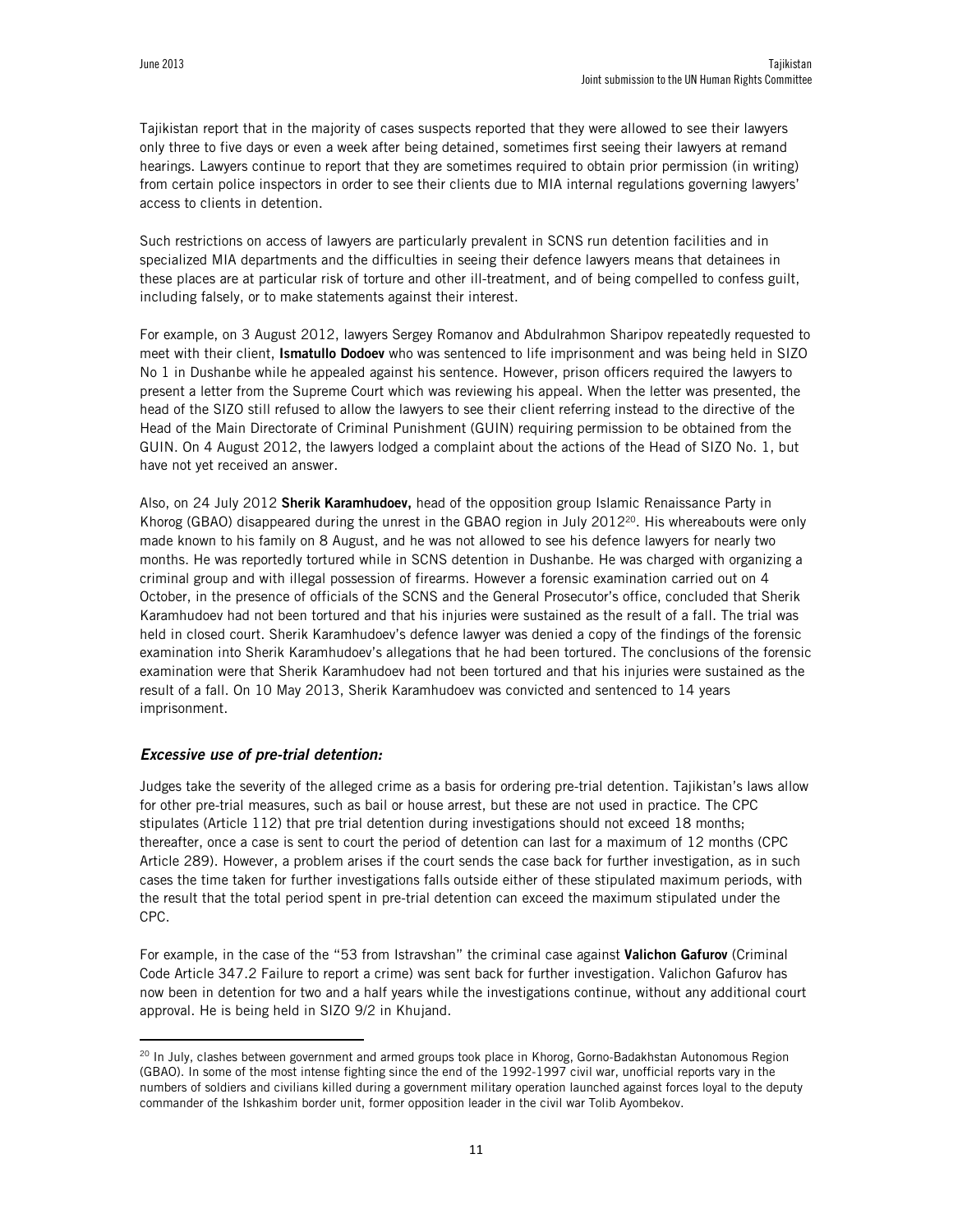## *Torture is routinely used to extract confessions; judges at remand hearings regularly disregard allegations of torture by detainees:*

Defence lawyers report<sup>21</sup> that judges at remand hearings examine only the issue of the legality of the detention and do not order investigations into torture and other ill-treatment if there are physical signs of abuse or complaints by detainees, but instead they tell detainees to lodge such complaints with the prosecutor. However, as set out above, many victims of torture and their relatives reported that they were afraid to lodge complaints with the prosecutor's offices for fear of reprisals.

Following his visit to Tajikistan in May 2012, the UN Special Rapporteur on Torture reported hearing "many cases in which defendants recanted their confessions as soon as they were in front of a prosecutor or a judge, and their allegations were dismissed as without merit, even when traces of mistreatment were visible. We have heard of no instance of investigation ex officio of torture in those cases, despite the clear international law standard to that effect".<sup>22</sup>

Despite the Criminal Procedural Code stating that evidence obtained through torture should be excluded from court<sup>23</sup>, there were no cases in 2012 where judges implemented exclusionary measures.

## **Question 15 on the list of issues**

## *Persons being extradited or otherwise forcibly removed to Tajikistan, and subsequently subjected to torture:*

Amnesty International and the Coalition against Torture are profoundly concerned at the increasing number of cases in recent years where people who were extradited to or otherwise forcibly removed to Tajikistan by the authorities of other CIS countries have been tortured or otherwise ill-treated by law enforcement officials in Tajikistan.

In several recent cases that have given rise to applications before the European Court of Human Rights (ECtHR) the individuals concerned were reportedly abducted by Tajikistani security forces operating in the Russian Federation and forcibly returned to Tajikistan. Some of these people were reportedly subjected to torture and other ill-treatment upon return to Tajikistan. In November 2012, the UN Committee against Torture urged Tajikistan to "cease the practice of abducting and forcibly returning individuals to Tajikistan from other states and subsequently holding them in incommunicado detention, and ensure that they are not subjected to acts of torture".<sup>24</sup>

The research of Amnesty International and the Coalition against Torture has documented that most of those extradited or forcibly returned to Tajikistan are held in incommunicado detention for several weeks after their return thereby increasing the risk of them being tortured or otherwise ill-treated.

The Special Rapporteur on torture reported hearing "testimonies pointing to a pattern of kidnapping, reappearance, remand and forcible return to Tajikistan, incommunicado detention and solitary confinement in

 $\overline{a}$ 

<sup>22</sup> Special Rapporteur on torture, End-of-mission Statement, http://www.ohchr.org/EN/NewsEvents/Pages/DisplayNews.aspx?NewsID=12166&LangID=E.

 $21$  to the Coalition against Torture and to Amnesty International.

 $23$  Article 88.3 of the CPC of Tajikistan: "[e]vidence obtained during the inquiry and preliminary investigation by way of force, pressure, causing suffering, inhuman treatment or other illegal methods, is invalid and cannot form the basis of the accusation".

<sup>24</sup> Committee against Torture*, Concluding observations,* para 18 b).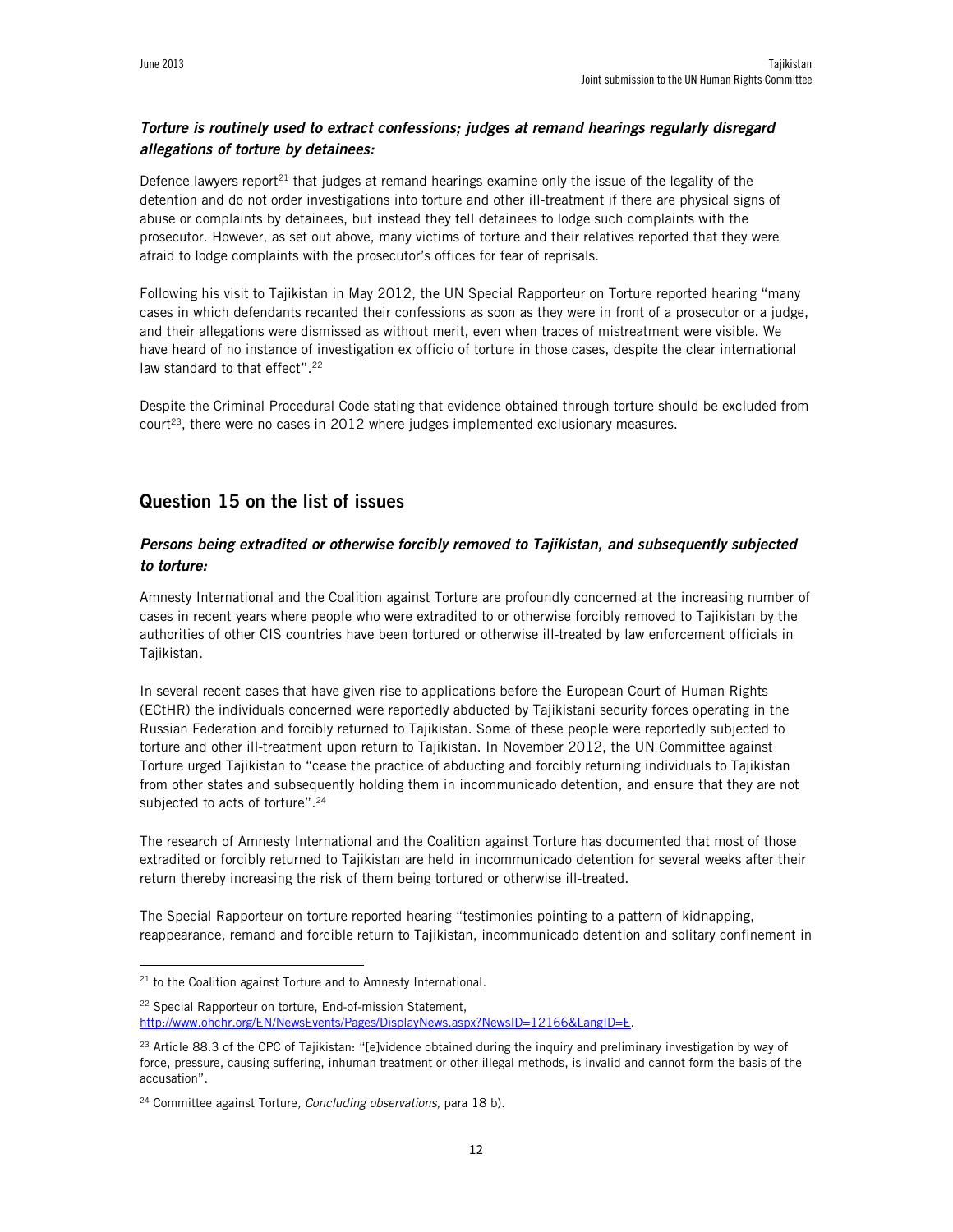the buildings of the State Committee for National Security, [....] and interrogations over the course of several months".<sup>25</sup>

The ECtHR has ruled in several cases since 2010 that Tajikistani nationals who were in Russia would be at a real risk of torture if extradited back to Tajikistan. In April 2013, in the case of *Savriddin Dzhurayev vs Russia* the European Court referred to the "context of harassment of non-traditional religious groups by the Tajik authorities" and ruled that this had "heightened the risk of [Savriddin Dzhurayev] being subjected to illtreatment in detention with a view to extracting confessions relating to his religious activities".<sup>26</sup>

On 6 August 2012, in answer to an enquiry by the Coalition against Torture the General Prosecutor stated that in 2007 35 Tajikistani citizens had been extradited to Tajikistan, 25 in 2008, 61 in 2009, 60 in 2010, 62 in 2011 and 16 people in the first half of 2012. Amnesty International and the Coalition against Torture have not received new information from the Tajikistani authorities regarding the current situations of Tajikistani nationals previously extradited to Tajikistan from other CIS countries including: Sukhrob Koziev, Savriddin Dzhurayev, Nizomkhon Djurayev, Abduvosit Latipov, Murodjon Abdulkhakov or Rustam Zokhidov.

## **Question 16 on the list of issues**

#### *Concerns about lack of protection against refoulement for asylum seekers, refugees and stateless persons in Tajikistan:*

In Tajikistan, national legislation does not specifically prohibit the extradition of individuals to a country where they are at real risk of torture and other ill-treatment. Extradition issues are mainly regulated by bilateral agreements as well as regional instruments such as the Minsk and Chisinau Conventions and the Shanghai convention on combating terrorism, separatism and extremism<sup>27</sup>.

In its concluding observations on the second periodic report of Tajikistan, the Committee against Torture expressed its concern that " the Criminal Procedure Code does not contain any provision on the absolute prohibition of extradition or deportation in cases where the subject would be at risk of torture, and that there are no clear procedures in legislation for challenging the legality before a court in extradition and deportation proceedings", and recommended that Tajikistan "Clearly establish in law and respect its non-refoulement obligations under article 3 of the Convention, including the right to appeal the issuance of an extradition warrant, and refrain from seeking and accepting diplomatic assurances from a state where there are substantial grounds for believing that a person would be at risk of being subjected to torture."<sup>28</sup>

Also, Amnesty International and the Coalition against Torture are concerned at the legislative restrictions in place governing the right to residence in Dushanbe for asylum seekers and refugees. In some cases asylum

http://www.ohchr.org/Documents/HRBodies/HRCouncil/RegularSession/Session22/A-HRC-22-53-Add1\_en.pdf.

 $27$  See also the report by the Special Rapporteur on torture, paragraphs 81 and 82 http://www.ohchr.org/Documents/HRBodies/HRCouncil/RegularSession/Session22/A-HRC-22-53-Add1\_en.pdf.

<sup>&</sup>lt;sup>25</sup>\_Report of the Special Rapporteur on torture on his visit to Tajikistan, para. 80,

<sup>&</sup>lt;sup>26</sup> CASE OF SAVRIDDIN DZHURAYEV v. RUSSIA (Application no. 71386/10), http://hudoc.echr.coe.int/sites/eng/pages/search.aspx?i=001-119416.

 $28$  The Prosecutor General's office is the only body with jurisdiction over extradition-related issues. In the reply to the enquiry by the Coalition against Torture referred to earlier, the General Prosecutor provided the following numbers for extraditions from Tajikistan to other countries: 2007: 1 person to Kyrgyzstan; 2008: 2 (Turkmenistan, Uzbekistan); 2009: 4 (2 to Russia, 2 to Uzbekistan); 2011: 5 (1 to Russia, 1 to Uzbekistan, 2 to Kyrgyzstan, 1 to Turkey); and in the first half of 2012: 5 (1 to Russia, 1 to Uzbekistan, 2 to Kyrgyzstan, 1 to other countries). The letter cited that Tajikistan extradites citizens to CIS countries on the basis of the Minsk and Chisinau conventions on legal assistance, and only when written guarantees of the non-use of torture are provided.